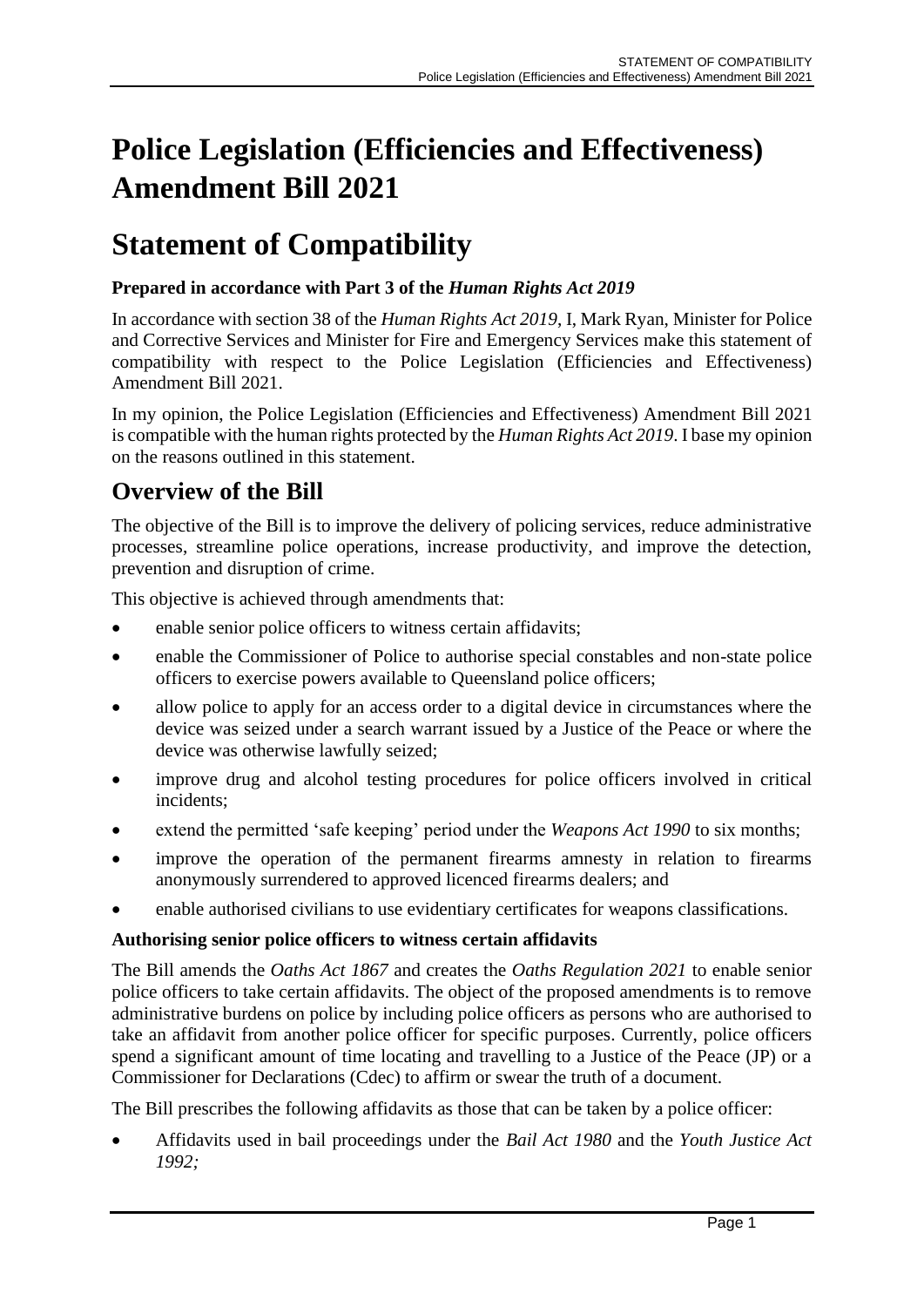- Affidavits to prove the service of documents;
- Sworn applications made under section 801(4)(a) of the *Police Powers and Responsibilities Act 2000* (PPRA).

#### *Prescribed police officers able to witness affidavits*

The Bill will not enable all police officers to witness the documents delineated above. The Bill limits this function to a police officer who is:

- An officer-in-charge of a station, establishment or watchhouse or a police officer nominated to be in charge of a police station, establishment or watchhouse in the absence of the officer-in-charge;
- A watchhouse manager; or,
- A police officer of, or above the rank of sergeant.

#### *Bail Affidavits*

Affidavits used in bail proceedings are completed by arresting officers to inform the court of information relevant to determining whether a person should be bailed or remanded in custody.

In 2020, a time and motion study was completed with plain-clothes units to identify the time taken to locate an available JP to finalise bail documentation. This analysis of 6,321 bail affidavits revealed that the time taken to locate and attend a JP ranged from 30 minutes to 2 hours, with an average of 60 minutes to have a document sworn and signed. These proposed amendments would potentially save between 5,491 and 21,924 hours of officers' time annually or approximately 14.5 full time equivalent positions.

#### *Affidavits to prove service*

Police are required to serve a large number of documents as part of various court processes. Proof of service is generally required in Queensland by way of affidavit. In the affidavit police swear or affirm that they served the document and the circumstances under which it was served.

#### *Affidavits – urgent and remote applications*

Sections 800 (Obtaining warrants, order and authorities, etc., by telephone or similar facility) and 801 (Steps after issue of prescribed authority) of the PPRA, allow police to obtain a 'prescribed authority' (a warrant, approval, production notice, production order, or another authority) by telephone or similar facility.

Pursuant to section 800 of the PPRA a police officer can apply for a prescribed authority – prior to swearing the application - by phone, fax, radio, email or another similar facility if the officer considers it necessary because of urgent circumstances or the officer's remote location. Section 801 of the PPRA outlines the procedure that must be followed if the prescribed authority has been issued.

Under section 801 of the PPRA, once a prescribed authority is issued, the issuing authority (e.g. magistrate) is required to fax a copy of the prescribed authority to the police officer where it is practicable to do so. Where this is not practicable, the police officer completes the prescribed authority. Following the exercise of the powers permitted under the authority the police officer must swear the application, and at the first reasonable opportunity, must send the prescribed authority and the sworn application to the issuing authority.

The Bill amends the PPRA to enable the swearing of the grounds for the application for section 801(4)(a) of the PPRA to be witnessed by a senior police officer under the *Oaths Act*. This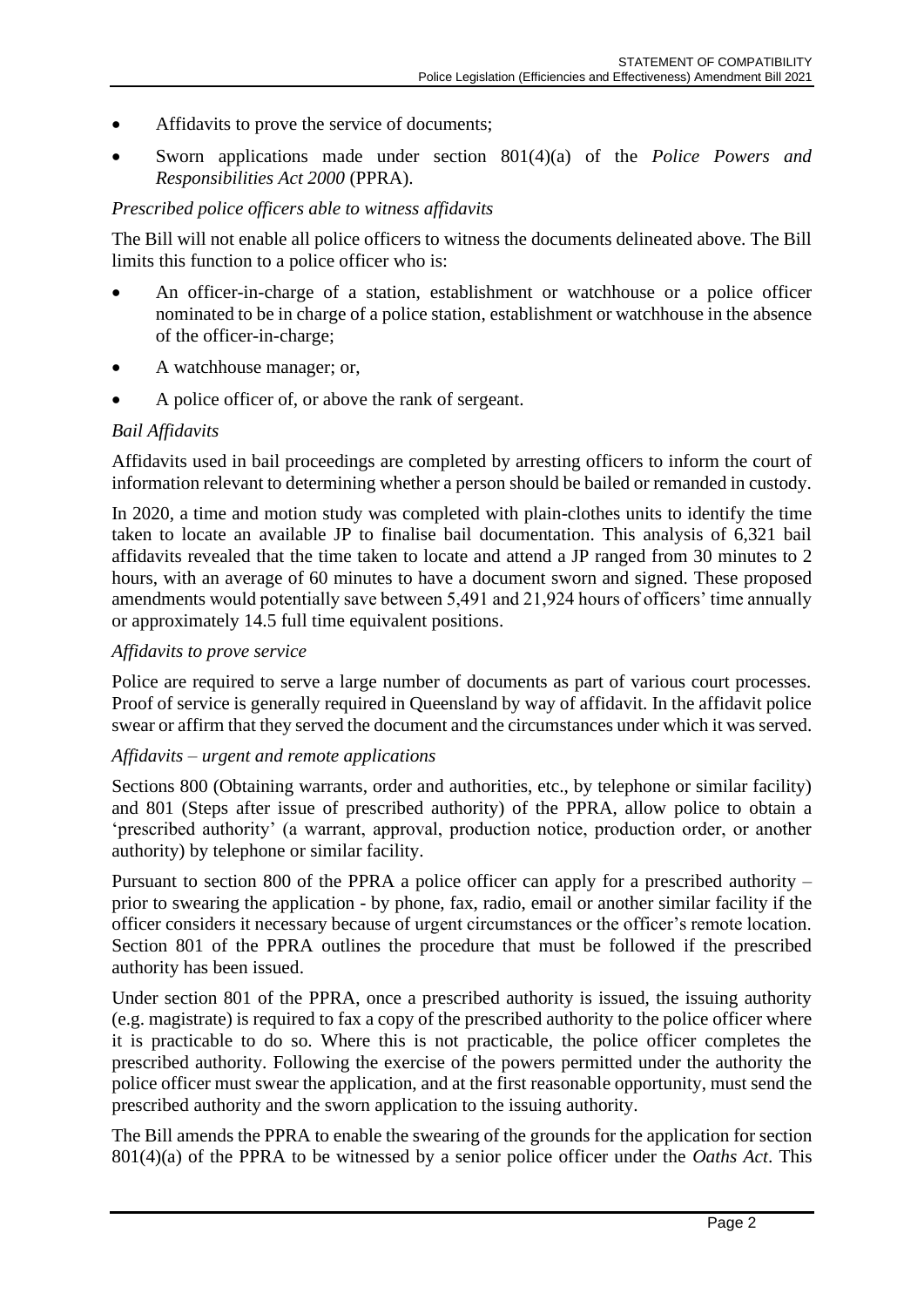amendment only allows a senior police officer to witness a prescribed authority application in circumstances where the authority has already been applied for by telephone or similar facility and issued by the issuing authority. Given that the authority has already been issued on the unsworn application made to the issuing authority and that the powers have already been exercised, the post-swearing of the application is done to affirm the truth of the application.

The Bill also amends section 801 of the PPRA to enable an issuing authority to send the prescribed authority by electronic means, including email. Currently, section 801 of the PPRA only allows this to be done by fax machine.

### *Audio-visual witnessing*

Under the Bill, the *Oaths Regulation* will enable senior police officers to witness the aforementioned documents by audio visual link under separately proposed amendments to part 6A of the *Oaths Act 1867*. This will mean that a senior police officer will be able to take an oath or affirmation with respect to one of the aforementioned documents via AV link. In the case of affidavits for bail hearings, AV witnessing will only be available in circumstances where it is not practicable to witness the document in person.

Allowing witnessing by AV link will be of utility in remote areas of Queensland where access to a senior police officer may be limited.

# **Access Orders for seized digital devices**

The current digital access order scheme does not permit a magistrate or Supreme Court judge to make an order where a digital device is seized under a search warrant issued by a JP or otherwise lawfully seized under the PPRA. Furthermore, if a magistrate or a Supreme Court judge makes an order in a search warrant but, for reasons beyond police control, the digital device is seized under a provision of the PPRA not the search warrant, police cannot apply for a further access order.

The Bill amends section 154A of the PPRA to enable a police officer to apply to a magistrate or Supreme Court judge for an access order where the search warrant was issued by a JP or where the digital device was lawfully seized under a provision of the PPRA.

The amendments allow an access order to be made only if the magistrate or judge is satisfied there are reasonable grounds for suspecting that device information from the digital device may be evidence of a crime scene threshold offence or an offence against sections 223 (Distributing intimate images), 227A (Observations or recordings in breach of privacy) and 227B (Distributing prohibited visual recordings) of the Criminal Code.

#### **Queensland Police Service (QPS) alcohol and targeted substance testing**

#### *Critical incident definition*

Part 5A (Alcohol and drug tests) of the *Police Service Administration Act 1990* (PSAA) provides for the alcohol and substance testing of relevant persons (police officers and certain unsworn staff), who are involved in a 'critical incident'.

The Bill amends the definition of 'critical incident' in section 5A.2 (Definitions for Pt 5A) of the PSAA to include:

- deaths occurring in the course of, or as a result of, police operations (to align with the definition of reportable death in section 8(3)(h) of the *Coroners Act 2003*); and,
- incidents where a person suffers from injuries consistent with the Criminal Code definition of 'grievous bodily harm' while in police custody or in the course of, or as a result of, police operations; and,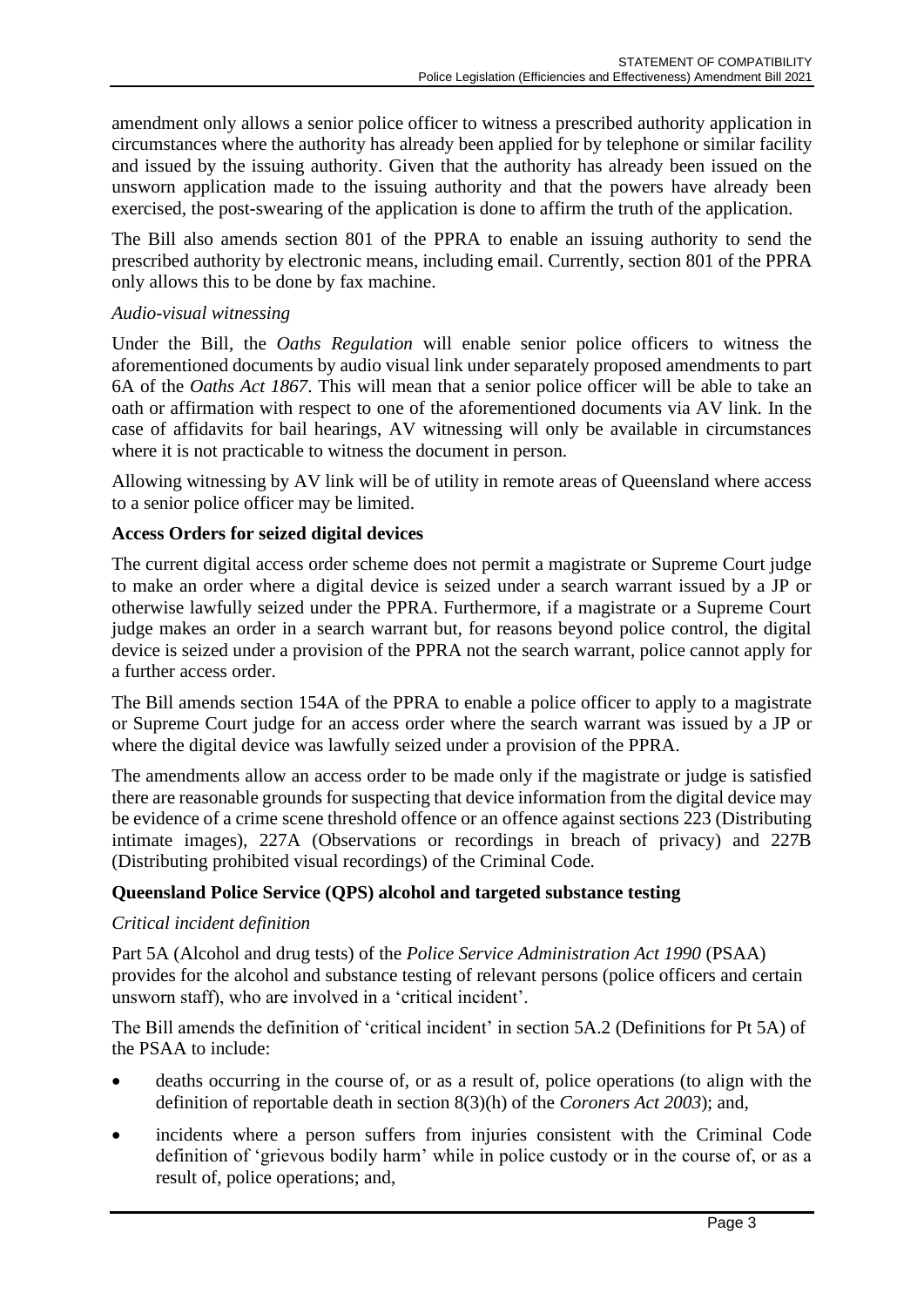• the accidental discharge of a firearm in circumstances that caused, or could have caused, injury to a person.

The Bill also amends the existing definition of a critical incident in section 5A.2 of the PSAA to exclude the use of less than lethal rounds which are currently captured by subsection (a) of that definition.

# *The use of saliva testing*

The Bill also amends the targeted substance testing regime to include saliva testing as an alternative to urine testing, which requires nursing staff and the QPS Alcohol and Drug Testing Coordinator in Brisbane to travel to the scene of the incident. There is no reduction in the level of oversight or seniority of the officer who is authorised to make the requirement for the provision of specimens. Saliva testing, like urine testing, will still be undertaken at the direction of a commissioned officer who is of a higher rank than the officer being tested.

The use of saliva testing will also reduce impacts on covert operations in relation to the periodical testing of operatives. An operative will not have to travel to another location to provide a urine sample. An officer, authorised by the Commissioner to take saliva samples, will be able to take and test the samples discretely.

#### **Enabling the Commissioner to authorise Special Constables and non-State police officers to exercise any powers available to Queensland police officers**

The Bill amends sections 5.16 (Special Constables) and 5.17 (Authorisation of non-State police officers) of the PSAA to allow special constables and non-State police officers to exercise police powers in Queensland, subject to the limitations imposed by the Commissioner.

Section 5.16 of the PSAA, currently provides a power to appoint special constables to assist in the effectual administration of the PSAA and the efficient and proper discharge of the Commissioner's responsibilities. However, the existing provision is ambiguous as to the scope of powers that can be exercised by special constables and whether the powers, include powers under an Act other than the PSAA.

The Bill amends the PSAA to clarify that the Commissioner may authorise special constables to exercise any or all the powers available to a Queensland police officer. The powers that can be exercised remain subject to any limitations imposed by the Commissioner in their appointment as special constables.

Section 5.17 of the PSAA gives the Commissioner of Police the power to appoint police officers from other Australian jurisdictions as non-state police officers. The power to appoint non-state officers only applies in circumstances where there has been a terrorist act or, where there is an imminent threat of one, and the urgent assistance of police officers from other Australian police agencies is required. In such circumstances, due to the urgency of the situation, it may be impracticable to appoint these officers as special constables. The effect of the appointment is to give the non-state police officer the powers that Queensland police officers have under the PPRA.

However, police powers sit across a number of Acts. For example, the *Terrorist (Preventative Detention) Act 2005* and the *Disaster Management Act 2003* provide powers to Queensland police officers but could not be used by non-state police officers under the existing s 5.17 of the PSAA. The Bill amends the PSAA to enable the Commissioner to allow non-state police officers to exercise powers held by Queensland police officers that are not within the PPRA.

The amendments remove any confusion about the role of officers from other jurisdictions when they come to Queensland to assist with major events, disasters, or terrorism incidents.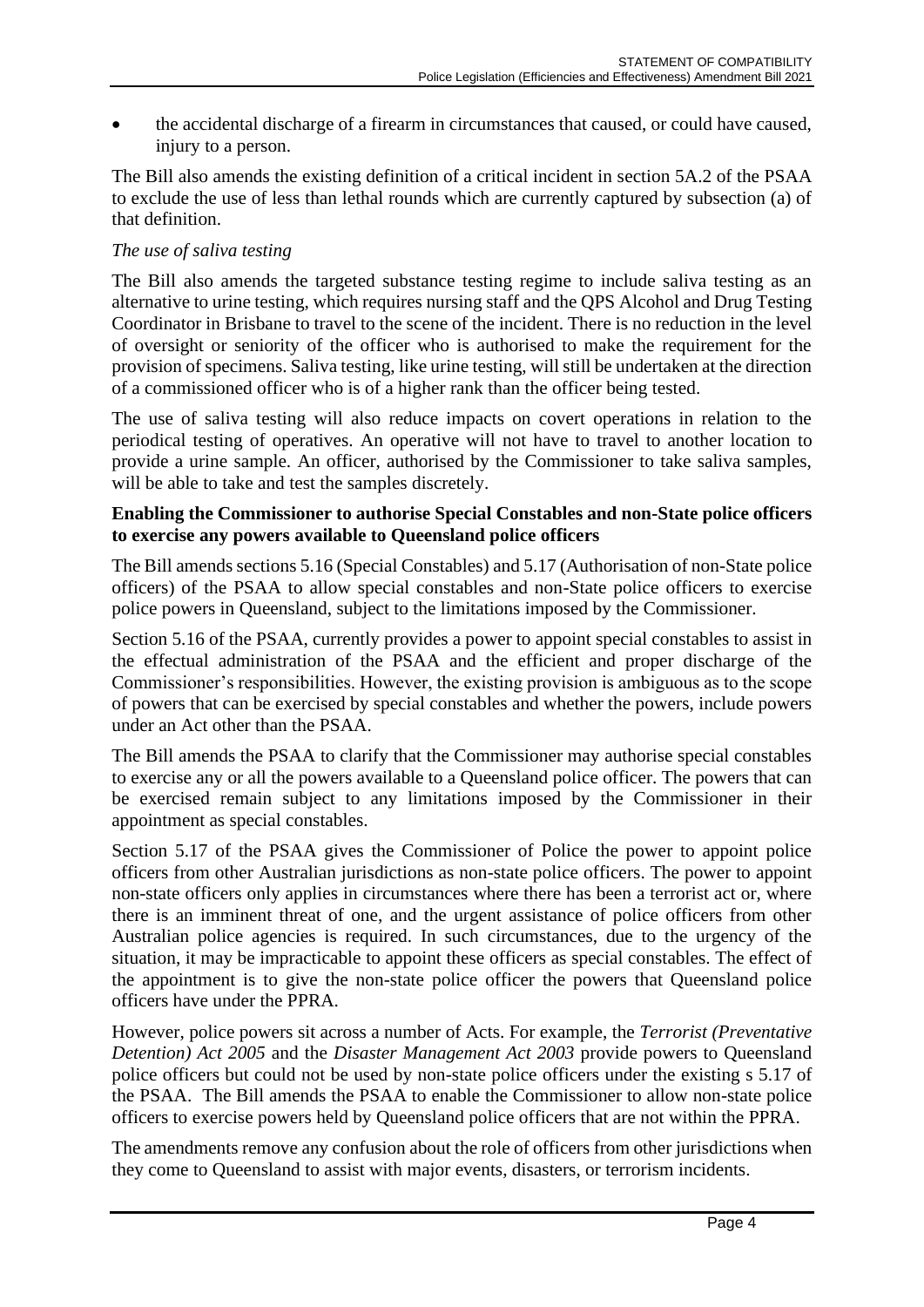#### **Extending time period for the temporary possession of weapons to six months**

Sections 35 (Acquisition of weapons) and 36 (Sale or disposal of weapons) of the *Weapons Act*  enable the temporary storage of a firearm by a licence holder on behalf of another for up to three months. This commonly occurs when a person's weapons licence expires, is suspended due to court or serious health matters, or during the administration of deceased estates. The three months temporary possession limit is often insufficient, especially during the administration of deceased estates. The Bill extends the period under these sections to six months. This extension overcomes the need to unnecessarily reinstitute administrative processes.

#### **Enabling civilian technical officer to use evidentiary certificates for the** *Weapons Act 1990*

Currently, only a police officer can use the evidentiary provisions in s 163 of the *Weapons Act* to state that a thing falls within a weapons category. To enhance the management of workloads in the QPS Ballistics Section, the Bill amends s 163 (Evidentiary provisions) of the *Weapons Act* to allow a non-sworn technical officer, who is an approved officer, to prepare a document to be produced as evidence as to the category of a weapon. Section 152 (Approved officers) of the *Weapons Act* enables the Commissioner to appoint police officers and public service officers who have the necessary experience or expertise as approved officers for the *Weapons Act.*

The non-sworn officers who would be approved officers for the purposes of s 163 of the *Weapons Act* will have the same training as police officers who currently perform this function.

#### **Enabling approved licensed firearms dealer to retain and deal with an anonymously surrendered firearm or prescribed thing under the permanent firearms amnesty**

At the Ministerial Council for Police and Emergency Management (MCPEM) in November 2019, jurisdictions agreed to the establishment of a permanent national firearms amnesty.

The *Corrective Services and Other Legislation Amendment Act 2020* (the Amendment Act) amended the *Weapons Act* to give effect to the MCPEM resolution by creating a legislative framework for a permanent firearms amnesty in Queensland. These amendments commenced by proclamation on 1 July 2021, to align with the commencement of the national firearms amnesty.

The permanent firearms amnesty framework in Queensland does not allow firearms dealers, who are approved to participate in the amnesty, to retain firearms or other prescribed things, that have been surrendered anonymously.

The Bill amendsthe *Weapons Act* so that an approved licensed dealer can apply to an authorised officer to dispose of, or otherwise deal with an anonymously surrendered firearm or prescribed thing.

# **Human Rights Issues**

#### **Human rights relevant to the Bill (Part 2, Division 2 and 3** *Human Rights Act 2019***)**

In my opinion, the human rights that are relevant to the Bill are:

- Freedom of movement (section 19)
- Property rights (section 24)
- Privacy and reputation (section 25)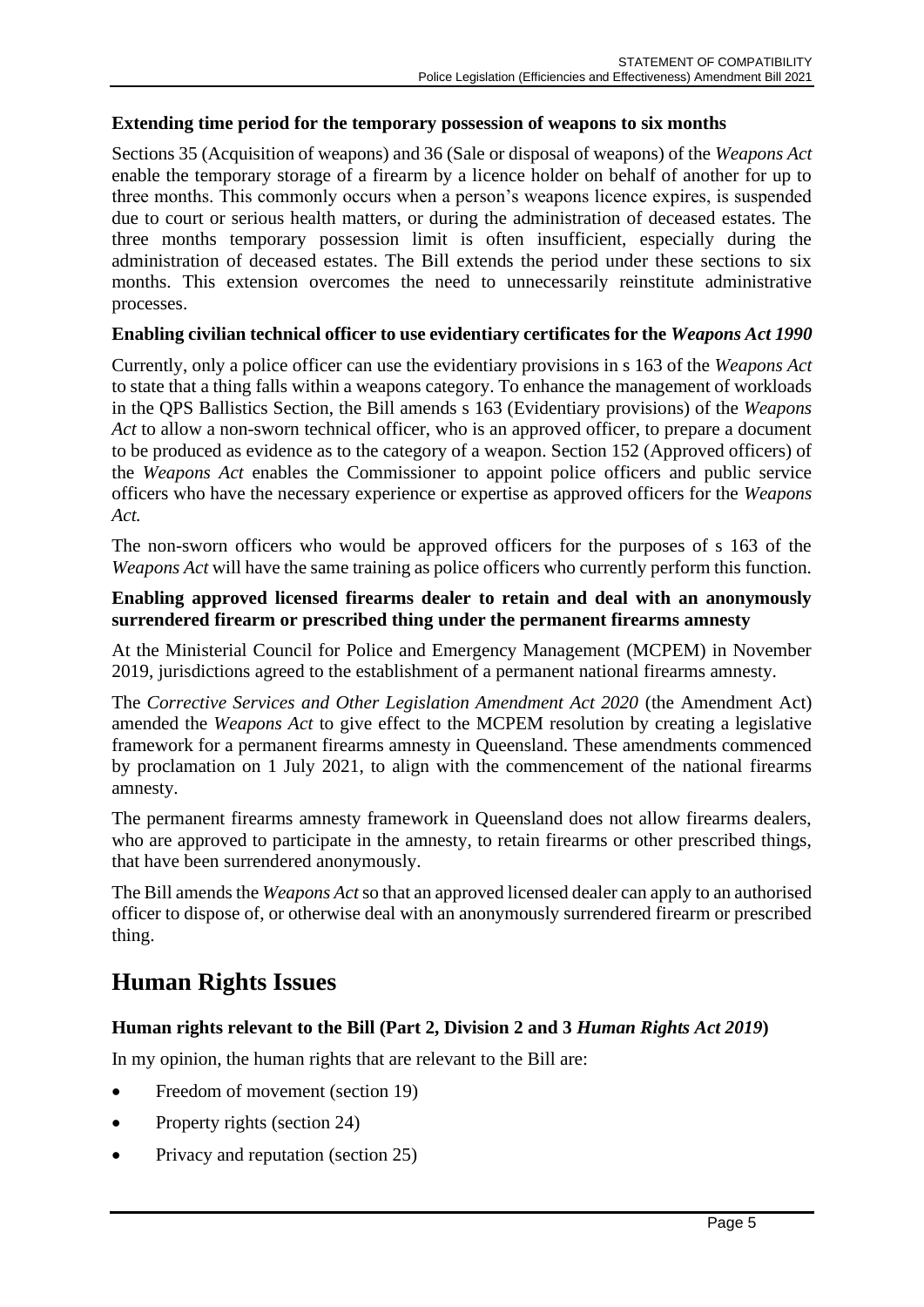- Fair hearing (section 31)
- Rights in criminal proceedings (section 32)

# **Human Rights Promoted by the Bill**

#### *Weapons Act* **amendments**

#### *Property rights*

The *Weapons Act* allows for the temporary possession of a weapon on behalf of another in certain circumstances. Section 35 'Acquisition of weapons' of the *Weapons Act* prohibits acquiring a weapon unless the person is a licensed dealer, holds a permit to acquire or acquires the weapon under some other lawful authority, justification or excuse. This section does not apply to the acquisition of a weapon on a temporary basis for not more than three months in circumstances where no consideration has been given.

Similarly, s 36 of the *Weapons Act* prohibits the sale of disposal of a weapon to a person who is not a licensed dealer or to another who is not the holder of a permit to acquire the weapon. This section also prohibits the sale or disposal of a weapon without other lawful authority, justification or excuse. This section does not apply to the disposal of a weapon to a person if the disposal is on a temporary basis for not more than three months and no consideration has been received.

The exemptions described in s 35 and s 36 of the *Weapons Act* cater for such instances where a person comes into possession of a weapon on behalf of a deceased estate or a person disposes of a weapon to another due to the person suffering from medical issues. The Bill will extend for the period for which these weapons may be held from three months to six months to more appropriately reflect that some circumstances, such as deceased estates may take a significant period of time to resolve.

Section 24 'Property rights' of the HRA provides that all persons should not be arbitrarily deprived of property that they own. The Bill promotes this right through extending the period in which a person may possess a weapon before being obliged to either acquire or dispose of it.

**If human rights may be subject to limitations if the Bill is enacted – consideration of whether the limitations are reasonable and demonstrably justifiable (section 13 of the HRA)**

#### *Oaths Regulation* **amendments -Authorising senior police officers to witness certain affidavits**

(a) The nature of the right

#### *Fair Hearing*

The right to a fair hearing affirms the right of all individuals to procedural fairness when coming before a court or tribunal. It guarantees that matters must be heard and decided by a competent, impartial and independent court or tribunal. A basic requirement of the right to a fair hearing is that there is a clear and publicly accessible legal basis for all criminal prosecutions and penalties, so that the criminal justice system can be said to be operating in a way that is predictable to the defendant. It also ensures that a defendant has a reasonable opportunity to put their case in conditions that do not place them at a substantial disadvantage compared to the prosecution (as outlined in the principle of Equality of Arms). The concept of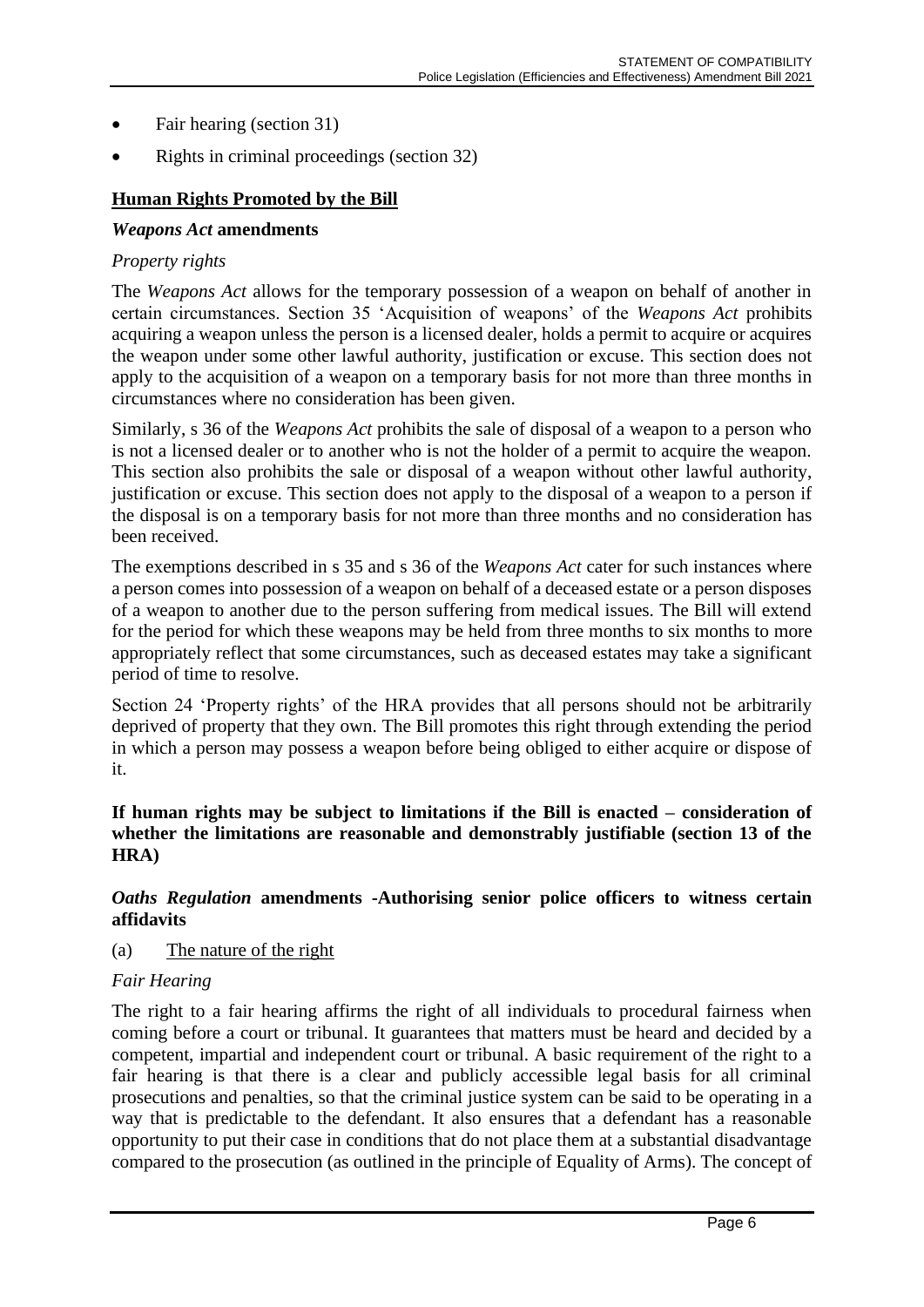a fair hearing is concerned with matters of procedural fairness, rather than substantive fairness in relation to the merits of a particular decision.

I am of the opinion that the amendments do not engage the right to fair hearing, as they do not alter the elements of procedural fairness that constitute the right.

However, there may be an alternative view that the amendments do limit this right because they authorise senior police to witness affidavits relating to the proof of the service of documents, bail objections, and urgent or remote applications pursuant to s 801 of the PPRA. If this resulted in less reliable evidence being put before a court, a person's right to fair hearing could be limited.

Notwithstanding this, if I am wrong, I consider that any limitation imposed by the amendments in this Bill are reasonable and demonstrably justifiable as outlined below.

(b) the nature of the purpose of the limitation to be imposed by the Bill if enacted, including whether it is consistent with a free and democratic society based on human dignity, equality and freedom

The purpose of the amendments is to reduce the need for police time to be spent on a procedural function, that nevertheless form part of the important checks and balances in our justice system, thus alleviating demands on police resources. Those time savings will ultimately be spent performing operational public safety functions that benefit the community.

(c) the relationship between the limitation to be imposed by the Bill if enacted, and its purpose, including whether the limitation helps to achieve the purpose

QPS service demands are changing. Crime types, increasingly complex social issues, disaster management support and growing community expectations are all contributing factors to changing demands. Calls for service grew by 48% between 2014-15 and 2018-19, including a 59% increase in calls to triple zero. Since 2020, the QPS has also dedicated significant resources to supporting public health emergency response to COVID19.

The demand that the QPS is facing and the pace at which it is increasing is unsustainable. For example, in 2019-20 police attended 107,518 domestic and family violence incidents, an increase of over 17,000 from 2016-17. To address demand issues and increase frontline effectiveness, the QPS is optimising existing systems and processes to free up resources.

These amendments will alleviate demands on police resources by reducing some of the circumstances in which police are required to locate a Justice of the Peace (JP) or Commissioner for Declarations (Cdec).

(d) whether there are any less restrictive (on human rights) and reasonably available ways to achieve the purpose of the Bill.

Reducing some of the circumstances in which police are required to locate a JP or Cdec to witness certain documents is the least restrictive reasonably available way to alleviate demands on operational police.

While there are different ways to achieve this purpose, it is considered that such alternatives are not reasonably available. For example, another way of achieving the purpose of the amendments would be to appoint all police officers as Cdecs. However, this option is not reasonably available because it would require: the diversion of police to attend additional training; additional costs for providing that training; and the subsequent administrative burden on the government agency responsible for maintaining the administrative needs associated with Cdecs.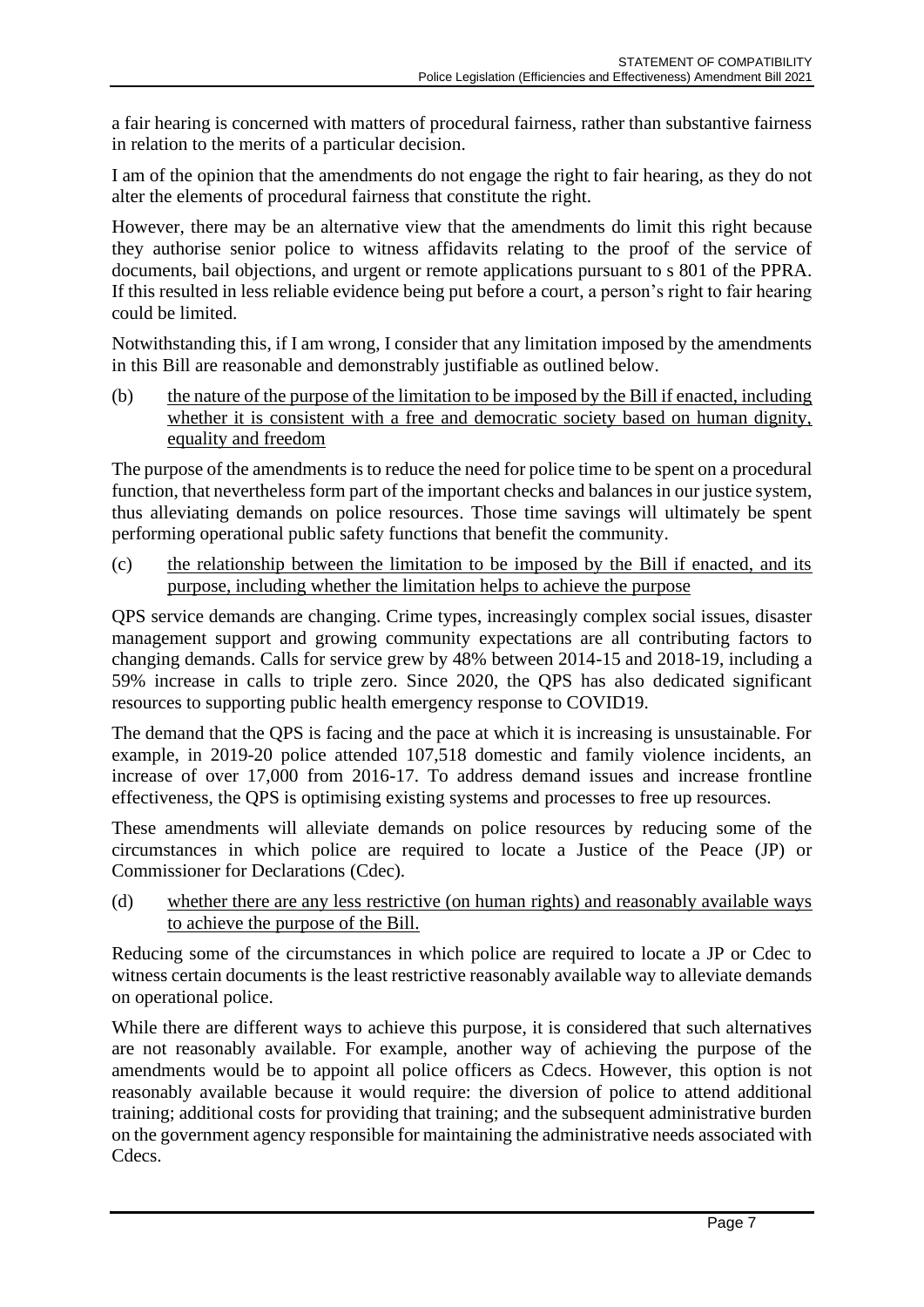A range of safeguards are included to ameliorate the impact on the rights. The Bill will not enable all police officers to witness the documents delineated above. The Bill limits this function to a police officer who is:

- An officer-in-charge of a station or establishment or a police officer nominated to be in charge of a police station or establishment in the absence of the officer-in-charge;
- A watchhouse manager; or,
- A police officer of, or above the rank of sergeant.

The QPS will develop a policy framework to guide senior officers in the performance of the new witnessing functions. The policy will address the correct procedure to be undertaken and will include a prohibition against exercising the functions in circumstances that are a conflict of interest.

The policy framework will be included in one of the Service Manuals, that are Commissioner's directions for the purposes of s 4.9 of the PSAA. A breach of a direction given by the Commissioner under s 4.9 is grounds for disciplinary action in accordance with s  $7.4(1)(e)(iii)$ of the PSAA.

(e) the balance between the importance of the purpose of the amendment, which, if enacted, would impose a limitation on human rights and the importance of preserving the human rights, taking into account the nature and extent of the limitation

On one side of the scales is the rights of all persons to a fair hearing. Ensuring that individuals are not adversely and unjustly affected in criminal or civil proceedings is central to ensuring a fair hearing.

On the other side of the scales, there are clear and demonstrable demands for police services and a public expectation that the QPS will protect the community and respond to calls for service in a timely manner, if not immediately in an emergency situation. The proposed amendments will help the QPS to better meet service delivery expectations by making a significant and needed change to reduce the range of circumstances that divert police away from these functions.

If there is any limitation on a person's right to fair hearing it is negligible and outweighed by the overall greater benefit to public safety.

(f) any other relevant factors

There are examples in other Australian jurisdictions of provisions that enable police officers to prove service of documents by way of a memorandum or certificate of service without any witnessing requirements:

- In South Australia, police can prove service by the completion of a certificate of service and there is no requirement to witness the document: s 28(2) of the *Criminal Procedure Act 1921 (SA).*
- In Tasmania, police can prove service by way of a memorandum of service pursuant to s 68A of the *Justices Act 2013* (*Tas)* which is not required to be witnessed.
- In Western Australia, under s 175 of the *Criminal Procedure Act 2004* (*WA*), service can be achieved by a service certificate that is not required to be witnessed.
- In New South Wales, regulation 5.12(5) of the *Local Court Rules 2009* (*NSW*) provides a mechanism for police to prove service by a statement of service that is not required to be witnessed.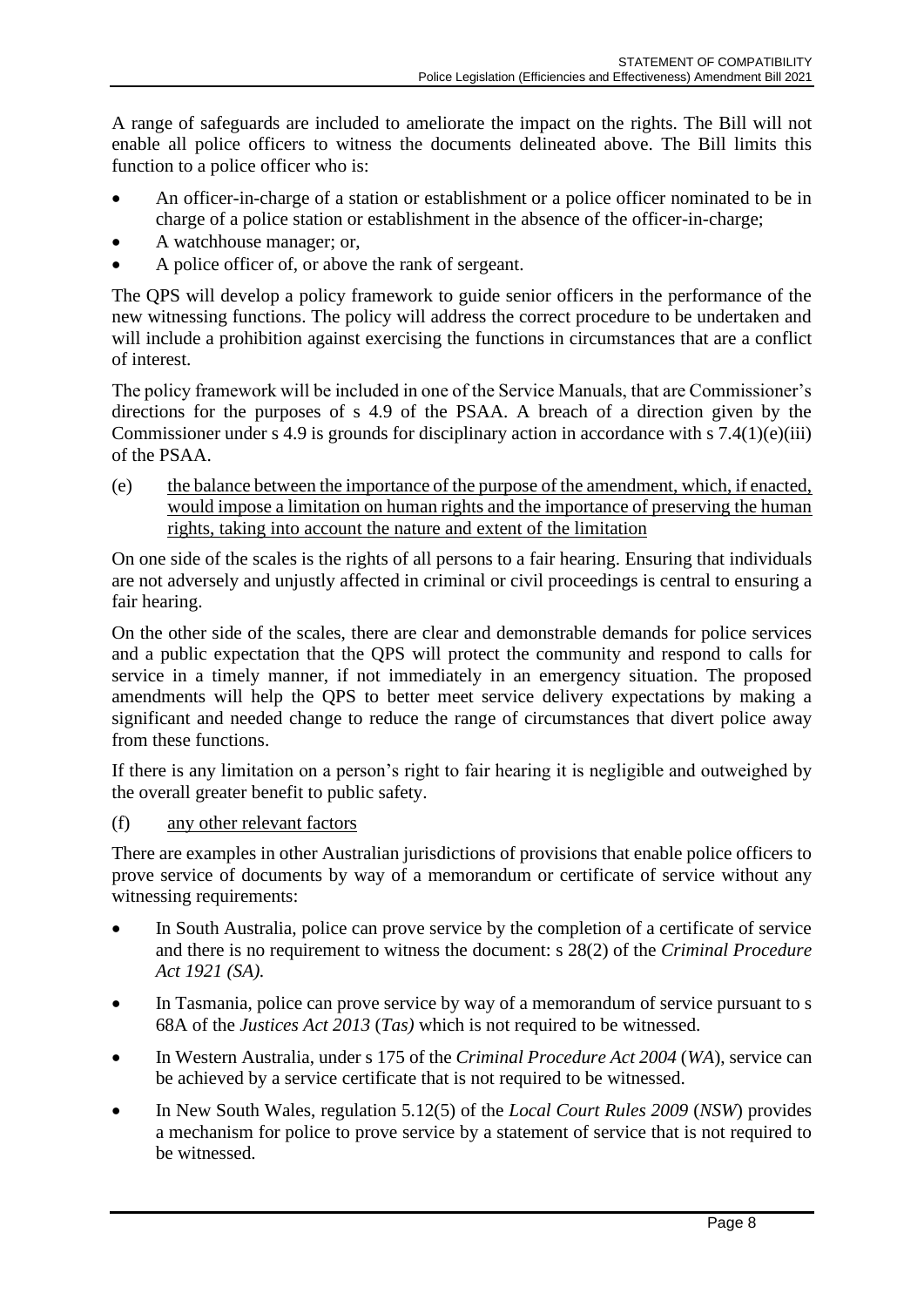# **PPRA Amendments - Access Orders for seized digital devices**

### (a) the nature of the right

#### *Property rights*

Section 24(2) of the HRA protects against the arbitrary deprivation of property. This right does not provide access to compensation for property and applies to both intangibles and real property. In this context, property rights may rest in the data stored on a digital device.

In a human rights context, 'arbitrary' means capricious, unpredictable, unjust or unreasonable in the sense of not being proportionate to a legitimate aim sought.<sup>1</sup> Because questions of proportionality arise when considering justification of limits on human rights under s 13 of the HR Act, these questions are considered further, under headings  $(b) - (e)$  below, to assist in determining whether any limitation on the right to property will be arbitrary.

#### *Privacy and reputation*

Section 25(a) of the HRA provides that a person has the right to privacy. A right to privacy is a fundamental right which acts as the foundation for many other human rights. By its nature, this right is very broad, extending beyond protections for personal information and data collection. However, this right is qualified as the right to privacy only applies to acts of interference that are unlawful or arbitrary. Information located in a digital device may be about personal information relating to an individual.

Similar to the right to property discussed above, questions of proportionality arise when considering justification of limits on human rights under s 13. For this reason these questions are considered further, under headings  $(b) - (e)$  below, to assist in determining whether any limitation on the right to privacy will be arbitrary.

(b) the nature of the purpose of the limitation to be imposed by the Bill if enacted, including whether it is consistent with a free and democratic society based on human dignity, equality and freedom

The purpose of the amendments is to allow for the effective investigation of serious criminal offences by enhancing the ability of police to retrieve evidence that is stored on a digital device.

Pursuant to s 618 (Power to examine seized things) and s 619 (Extent of power to examine seized things) of the PPRA, where police have a power to seize a digital device, they have the authority to examine and search the digital device.

The current digital access order scheme does not permit a magistrate or Supreme Court judge to make an order where a digital device is seized under a search warrant issued by a JP or otherwise lawfully seized under the PPRA.

The inability to obtain an access order where devices are seized other than under a search warrant issued by a magistrate or Supreme Court judge adversely impacts the investigation of offences. Currently, it is irrelevant how serious the offence is, how well the grounds are addressed, or how urgent the circumstances are, a magistrate or Supreme Court judge is not empowered to issue an access order.

The effective investigation of crime is a proper purpose under s 13(2)(b) of the HR Act.

(c) the relationship between the limitation to be imposed by the Bill if enacted, and its purpose, including whether the limitation helps to achieve the purpose

<sup>1</sup> Explanatory notes, Human Rights Bill 2018 (Qld); *PJB v Melbourne Health* (2011) 39 VR 373.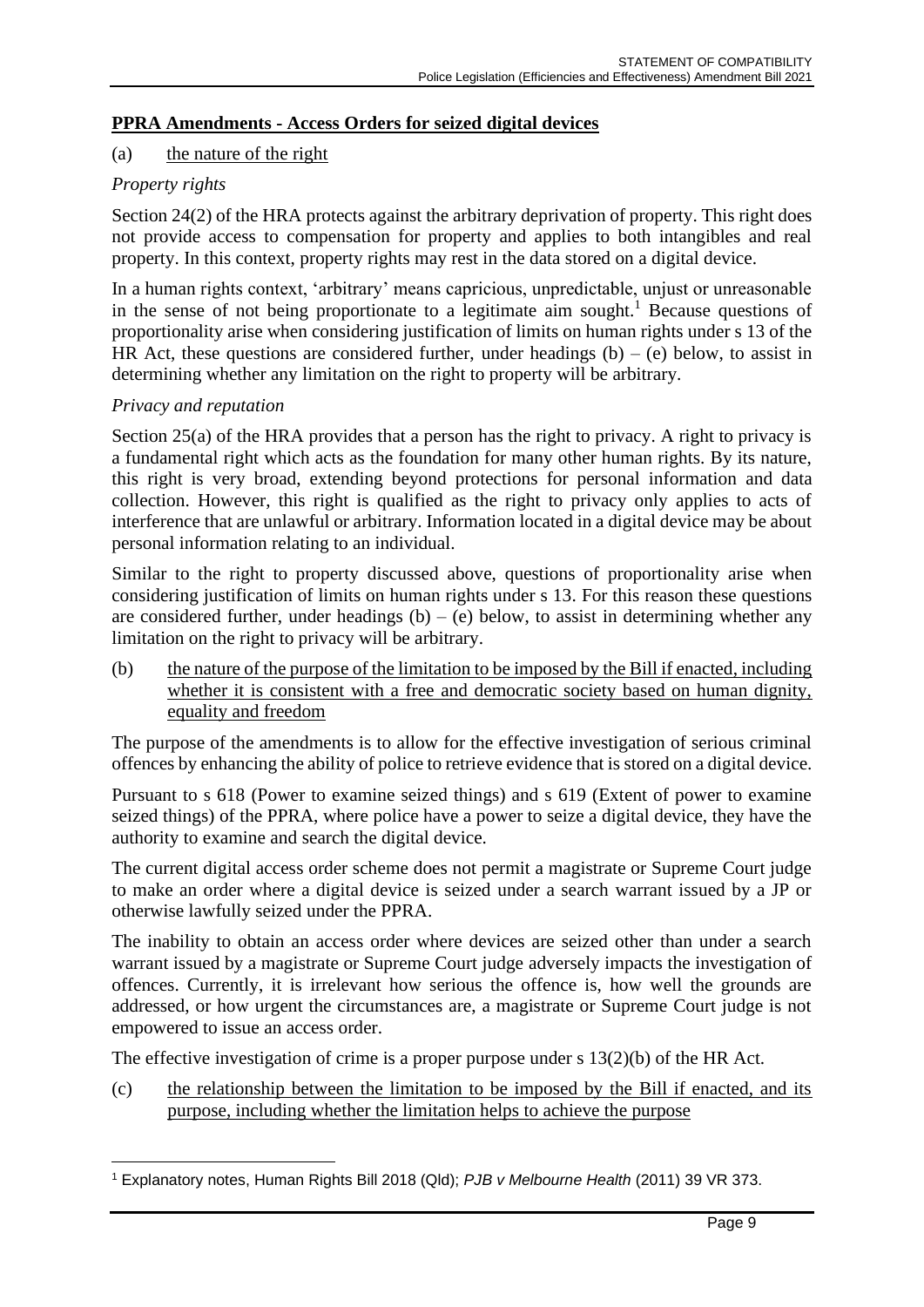The amendments achieve the purpose by allowing police officers to apply to a magistrate or Supreme Court judge to obtain an access order in circumstances where a digital device has been seized under a warrant issued by a JP or where the device is otherwise lawfully seized under the PPRA. The expansion of the capacity to apply for an access order to these circumstances will make it more likely that police will be able to retrieve evidence of a crime scene threshold offence or a specified technology-based offence. Accordingly, the amendments will help to achieve the purpose of enhancing the effectiveness of investigations of criminal offences.

(d) whether there are any less restrictive (on human rights) and reasonably available ways to achieve the purpose of the Bill.

There is no reasonably available and less restrictive way to achieve the purpose identified.

Further, a range of safeguards are included to ameliorate the impact on the rights. For example, the Bill provides that an access information order may only be granted where the digital device has been obtained through a search warrant issued by a justice of the peace or otherwise seized lawfully under relevant provisions of the PPRA. This requires either consideration of a search warrant by a justice or the lawful application of the PPRA by a police officer. Additionally, the Bill does not allow access orders to be made in relation to any digital device. The Bill only permits the making of access orders where a magistrate or judge is satisfied that there are reasonable grounds for suspecting that there is evidence on the digital device of a crime scene threshold offence or an offence against s 223 'Distributing intimate images', s 227A 'Observations or recordings in breach of privacy' and s 227B 'Distributing prohibited visual recordings' of the Criminal Code.

The information sought via an access order is limited to that sufficient to access the digital device. It should be noted that concerns about the privacy implications for information held on the digital device has to be evaluated in the context in which the information is stored. In this context, the information is held on a digital device reasonably suspected of being evidence of an offence of a serious nature.

(e) the balance between the importance of the purpose of the amendment, which, if enacted, would impose a limitation on human rights and the importance of preserving the human rights, taking into account the nature and extent of the limitation

On one side of the scales, it is recognised that digital devices can contain large volumes of private information and access to those devices would limit the right to privacy of individuals who are subject to an access order. The retention of a digital device that has been lawfully seized for the purpose of obtaining an access order could also be regarded as impacting on property rights.

On the other side of the scales is the need for police investigations not to be hampered through an offender denying police access to the information held within a digital device. It is clearly in the public interest that legitimate police enquiries are not unduly frustrated.

Concerns about a person's human rights are also mitigated as access orders are only available for the investigation of comparatively serious offences.

Because the impact on property rights and the right to privacy is not disproportionate, the impact is therefore not arbitrary. It follows that while these amendments engage these rights, in my opinion they do not limit them. However, even if property rights and the right to property are limited, the limitations are nonetheless reasonable and demonstrably justified.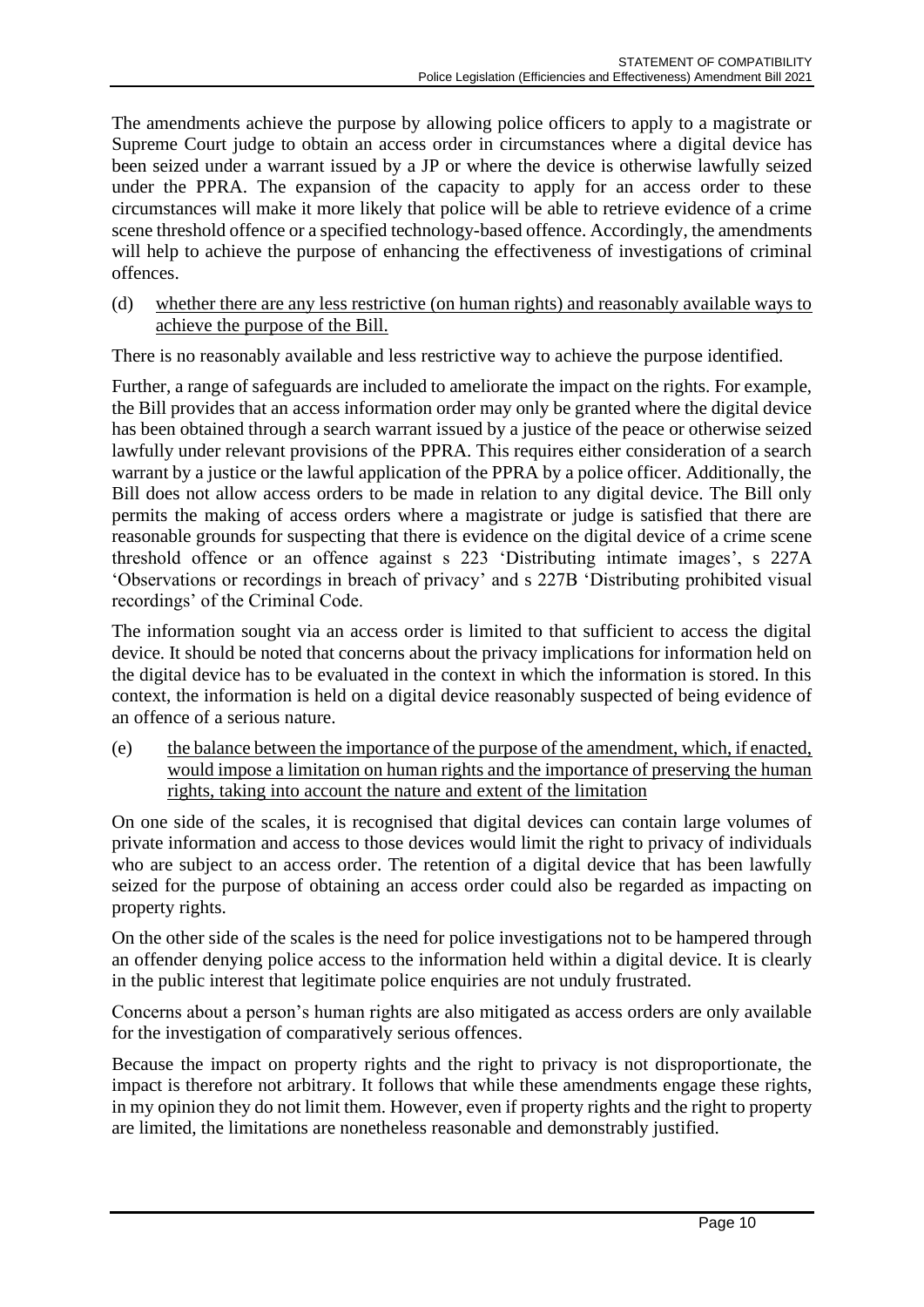### (f) any other relevant factors

It should be noted that police officers currently may seek an order from a magistrate or judge for access information. The proposed amendment is an extension of existing processes already endorsed by Parliament.

#### **PSAA amendments - Queensland Police Service drug and alcohol testing**

#### (a) the nature of the right

#### *Freedom of movement*

Section 19 of the HRA ensures an individual has the right to move freely within Queensland and to enter and leave it, and has the freedom to choose where to live. The right to freedom of movement is broad in nature, however for the purposes of the alcohol and drug testing amendments in the Bill, the potential limitation of the right occurs where a person is obliged to remain at a place to permit or undergo a test required under the provisions.

#### *Privacy and reputation*

Section 25(a) of the HRA outlines that a person has the right not to have the person's privacy arbitrarily or unlawfully interfered with. The amendments may limit this right as the provision of saliva for testing would reveal the bodily condition of the person. Additionally, the amended definition for critical incidents expands the range of circumstances which would allow the QPS drug and alcohol testing regime to apply.

In a human rights context, 'arbitrary' means capricious, unpredictable, unjust or unreasonable in the sense of not being proportionate to a legitimate aim sought.<sup>2</sup> Because questions of proportionality arise when considering justification of limits on human rights under section 13 of the HR Act, it is advisable to consider these questions below (under headings  $(b) - (e)$ ) before making a determination as to whether any limitation on the right to privacy will be arbitrary.

(b) the nature of the purpose of the limitation to be imposed by the Bill if enacted, including whether it is consistent with a free and democratic society based on human dignity, equality and freedom

The purpose of the amendments is to allow drug and alcohol testing of police officers in a greater range of circumstances and to facilitate the use of more efficient and less invasive forms of substance testing (saliva testing).

The expansion of the critical incident definition is consistent with the public expectation that deaths occurring in custody are appropriately investigated.

A robust drug and alcohol testing regime is required as police officers are, due to their position, entrusted to protect others and are authorised to use force in the performance of their duties. Police officers with substance abuse problems are more likely to engage in poor decisionmaking and poor behaviour adversely impacting upon their professionalism and effectiveness. The amendments in the Bill ensures that the QPS alcohol and drug testing regime continues to:

- support the health, welfare and safety of QPS members;
- promotes the public confidence in the QPS; and
- enhances the integrity of the QPS.

<sup>2</sup> Explanatory notes, Human Rights Bill 2018 (Qld); *PJB v Melbourne Health* (2011) 39 VR 373.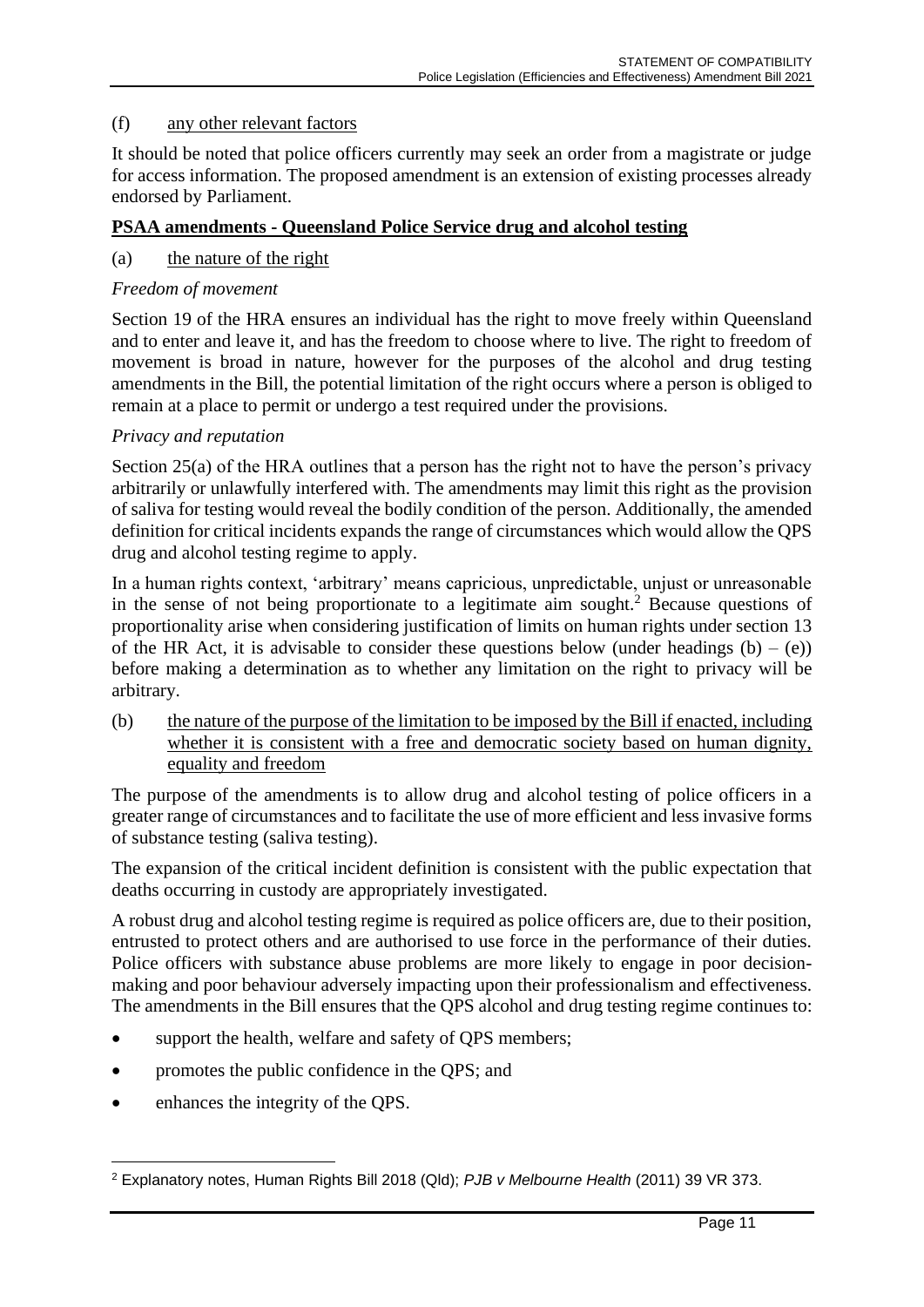(c) the relationship between the limitation to be imposed by the Bill if enacted, and its purpose, including whether the limitation helps to achieve the purpose

The amendments achieve the purpose by expand the circumstances that will constitute a critical incident to more appropriately reflect recent amendments made to the definition of *reportable death* under s 8 of the *Coroners Act 2003*. This Bill will define critical incidents to include instances where a person dies or suffers injuries consistent with the definition of 'grievous bodily harm' while in custody or in the course of or as a result of police operations that timely action is taken to obtain the necessary samples.

The amendments further achieve the purpose by facilitating the use of saliva testing which is quicker and less invasive on an officer who has just been involved in a critical incident.

(d) whether there are any less restrictive (on human rights) and reasonably available ways to achieve the purpose of the Bill.

There is no reasonably available and less restrictive way to achieve the purpose identified.

Further, the provision of saliva testing does not significantly impact upon a subject's human rights as it is simply an alternative testing process to that currently employed in the QPS drug and alcohol testing regime. Saliva testing will improve this regime as it is a superior method of sampling when compared to urine testing. Saliva testing is more efficient, and more convenient than urine testing and may be considered to be less invasive or stressful to the relevant person.

(e) the balance between the importance of the purpose of the amendment, which, if enacted, would impose a limitation on human rights and the importance of preserving the human rights, taking into account the nature and extent of the limitation

On one side of the scales requiring police officers to undergo substance testing in a broader range of circumstances than currently exists may impact the rights of freedom of movement and privacy. The extent of the impact on rights is minimal given the circumstances under which substance testing can be performed are still limited.

On the other side of the scales is the importance of preserving public confidence in the QPS and the ensuring the integrity of police officers is maintained.

On balance, the purpose of the proposed amendment outweighs the potential limited impact on a relevant person's rights, noting the absence of suitable alternative testing methods and the significant risk to members of the community and other members of the QPS if police officers perform their duties when adversely affected by drugs or alcohol.

Because the impact on the right to privacy is not disproportionate, the impact is therefore not arbitrary. It follows that while these amendments engage this right, in my opinion they do not limit it. However, even if the right to privacy is limited, the limitation is nonetheless reasonable and demonstrably justified. Likewise, the limitation on the freedom of movement is reasonable and demonstrably justified.

#### (f) any other relevant factors

The QPS drug and alcohol testing regime already applies to police officers, watchhouse officers and staff who work in critical areas as defined under the PSAA. The proposed amendment is an extension of existing processes already endorsed by Parliament.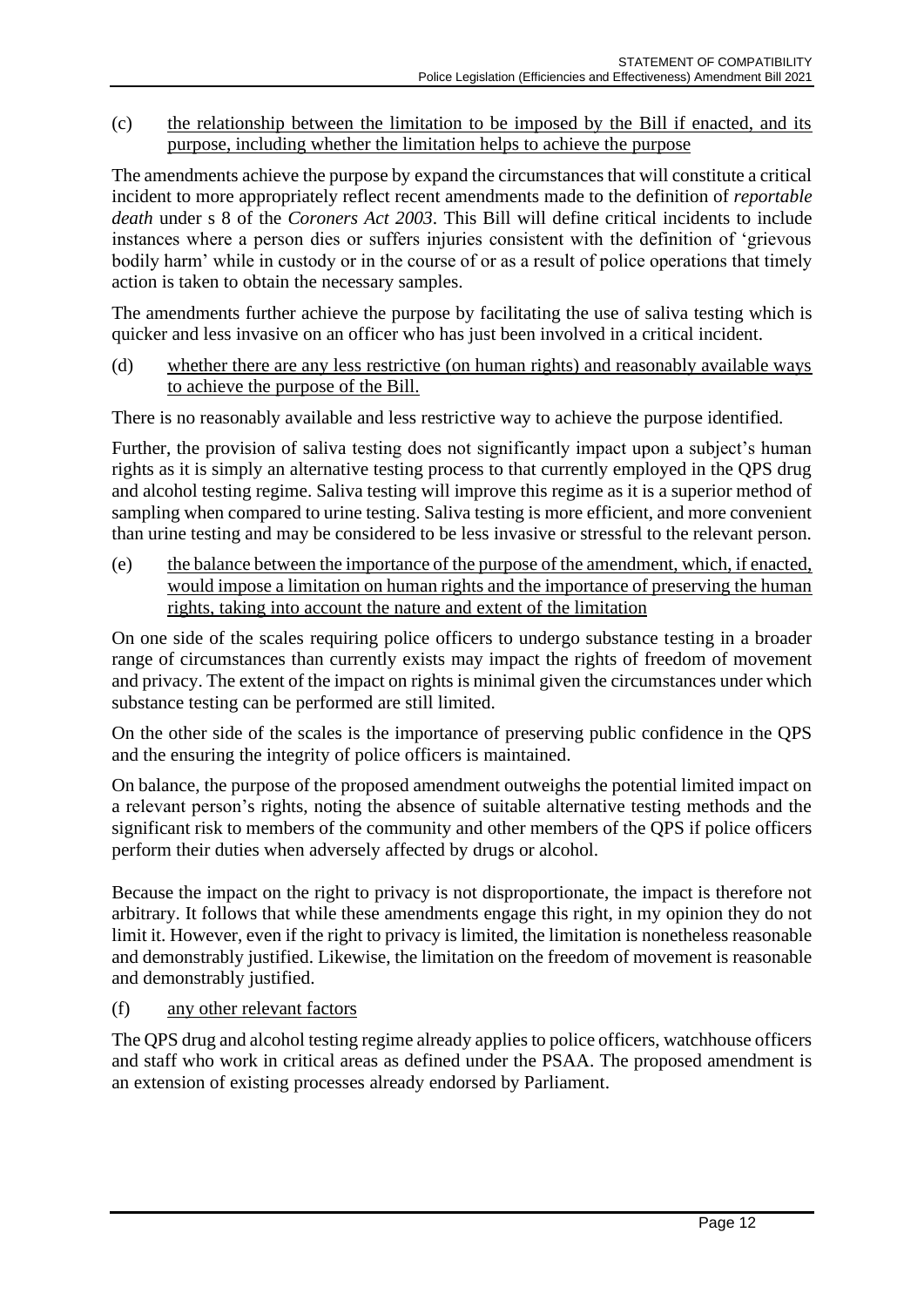# *Weapons Act* **- Amnesty provisions**

### (a) the nature of the right

# *Rights in criminal proceedings*

The right under s 32 of the HRA is limited where a person charged with a criminal offence is deprived of the right to be presumed innocent until proven guilty according to law.

(b) the nature of the purpose of the limitation to be imposed by the Bill if enacted, including whether it is consistent with a free and democratic society based on human dignity, equality and freedom

The purpose of the amendments is to ensure the effective operation of the permanent firearms amnesty provisions in the *Weapons Act* by allowing approved firearms dealers to dispose of, or otherwise deal with, an anonymously surrendered firearm or prescribed thing where they have the approval of an Authorised Officer, Weapons Licensing, QPS*.*

The Bill amends the existing strict liability offence under s 168B(4) of the *Weapons Act*, which requires a participating firearms dealer to give firearms or prescribed things, surrendered anonymously under the amnesty provisions, to a police officer.

To achieve the purpose, the Bill changes this offence provision so that it will not apply if the licenced dealer has been issued an authorisation for the firearm or prescribed thing. It further amends the existing strict liability offence so that the offence will not apply if the dealer has a reasonable excuse. The Bill expressly provides that a dealer will have a reasonable excuse for not surrendering the firearm in circumstances where they are seeking an authorisation from the QPS to destroy or retain the firearm or prescribed thing.

In providing a reasonable excuse exemption, the amendments place the onus on a person charged with this offence to demonstrate that they have a reasonable excuse. However, in this case, the reversal of onus operates to limit the application of the existing offence so that it does not capture circumstances where a dealer is seeking an authorisation to retain or dispose of the firearm or prescribed thing or in other circumstances where the dealer has a reasonable excuse.

As distinct from circumstances in which an approved dealer has sought and been issued an authorisation, whether a dealer is in the process of seeking an authorisation is a matter that may be solely in the knowledge of the dealer. Providing a reasonable excuse exemption operates to prevent people from being unjustly held liable for the offence and is consequently consistent with a free and democratic society based on human dignity, equality, and freedom.

(c) the relationship between the limitation to be imposed by the Bill if enacted, and its purpose, including whether the limitation helps to achieve the purpose

The inclusion of a reasonable excuse defence in the offence provision under s 168B(4) of the *Weapons Act,* operates to ensure approved dealers who are seeking an authorisation to dispose of, or otherwise deal with an anonymously surrendered firearm or prescribed thing, are not captured by the offence provision.

This helps to achieve the purpose by removing the existing requirement for dealers to transport surrendered items to a police station and surrender them to a police officer. The costs associated with this requirement may be a barrier to the ongoing participation of some dealers in the permanent amnesty.

Therefore, it is considered that the proposed amendments are rationally connected to their purpose.